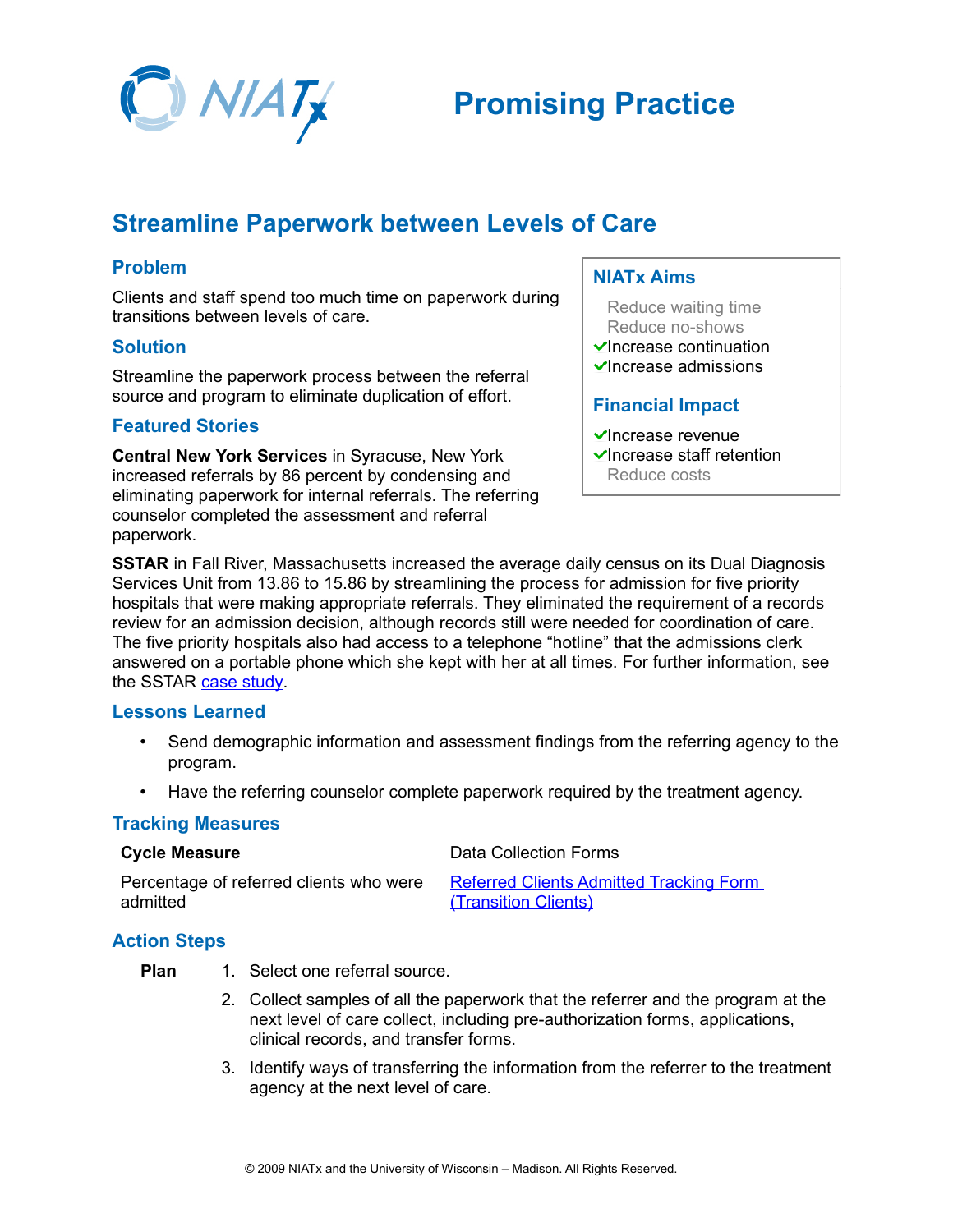



- 4. Focus on eliminating duplication of effort and communicating the information in a timely manner.
- 5. Collect baseline data for the percentage of referred clients who were admitted for two weeks.
- **Do** 6. Test the new paperwork system for the next two weeks.
	- 7. Track the percentage of referred clients who were admitted.
- **Study** 8. Check the fidelity of the change. Was the change implemented as planned?
	- 9. Evaluate the change:
		- Did counselors and clients spend less time filling out paperwork?
		- Did the new process provide for the appropriate information? Too much information? Too little?
		- Was the information available when needed?
		- Did the percentage of referred clients who were admitted increase?

Act 10. If this change was an improvement:

- Adopt this change or adapt it for more improvement and re-test it with the same referral source.
- Expand the use of this process to other referral sources.
- Document the processes that resulted in an improvement so that you can continue to use them efficiently.
- Test other, related promising practices that apply to your setting.

If this change was not an improvement and you can't make it work, abandon this practice and test other promising practices that might be more successful in your setting.

#### **Related Promising Practices**

**Eliminate Excessive Paperwork** 

#### **More Stories**

**Palladia, Inc.** in New York, New York improved communication between residential and outpatient staff by sending the discharge application from residential treatment to the outpatient program thirty days before the client was discharged. They also transferred the clients' files so that outpatient counselors could read about the client's experience in residential care. For more information about this and other changes that Palladia made, see Palladia's [case study.](http://www.niatx.net/PDF/PIPractice/CaseStudies/Palladia_Continuation_031006.pdf)

**The Patrician Movement** in San Antonio, Texas increased the percentage of clients who continued from residential treatment to outpatient care from 10 percent to 30 percent, by changing their procedures to transfer client paperwork from residential treatment to the outpatient program, and by making other changes.